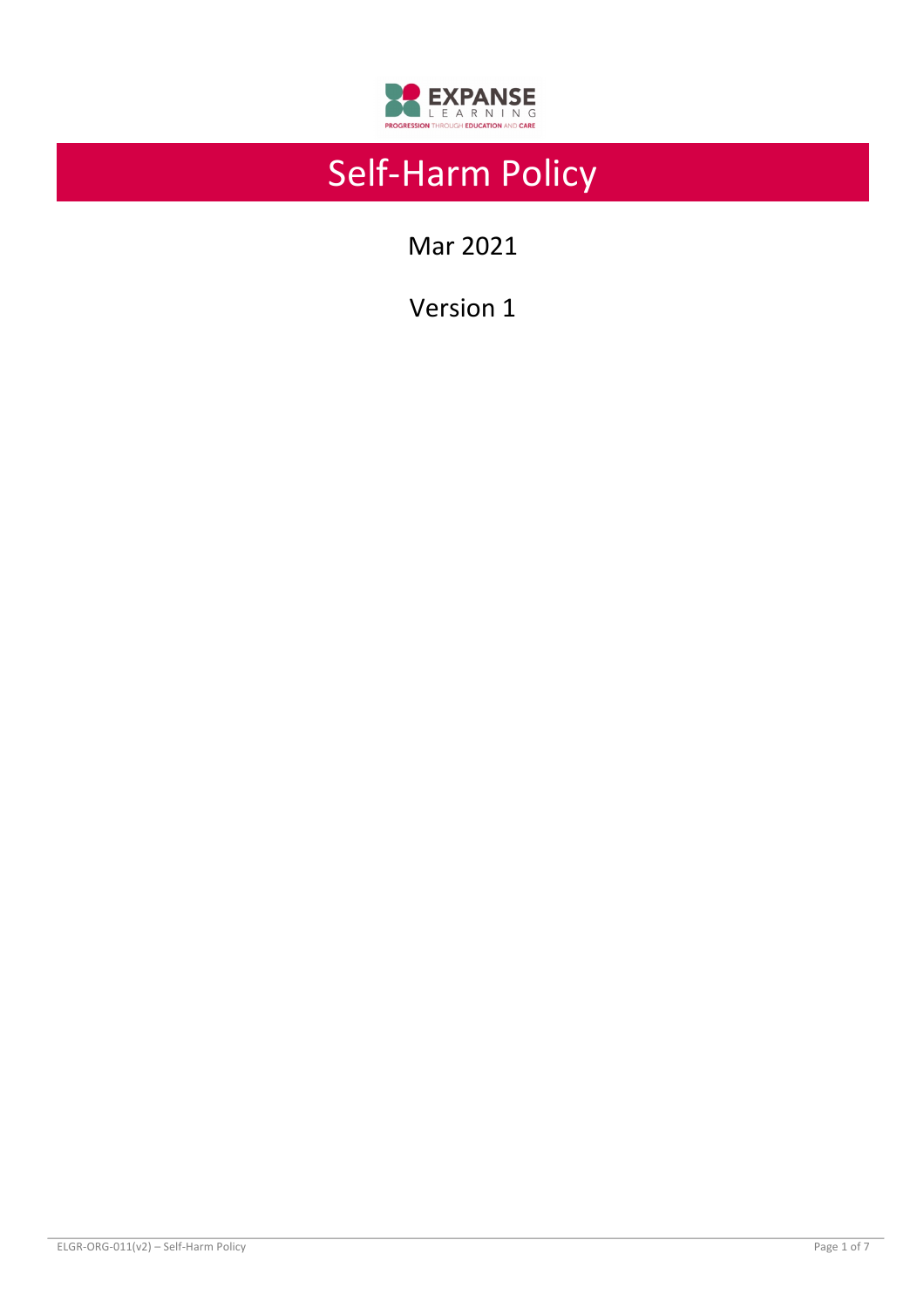## **1. Scope**

This policy applies to all staff at Expanse Learning Wigan School (Hereafter the School)

# **2. Introduction**

Our school is committed to safeguarding and promoting the welfare of students and expects all staff and volunteers to share this commitment. We endeavour to provide a safe and welcoming environment where students are respected and valued. We are alert to the signs of self-harming and follow our procedures to ensure that students receive effective support and protection.

The school works in partnership with other children's services.

The procedures contained in this policy apply to all staff and governors.

# **3. Context**

This policy has been put in place to ensure that we have a consistent approach from staff who deal with students who selfharm.

It is designed so that those students seeking help will feel secure in knowing how we can deal with them, giving staff a structure for the early identification of self-harming behaviour and for dealing with the problem.

# **4. What is self-harm?**

The nature and meanings of self-harm vary greatly from child to child and the reason or trigger for each action may differ on each occasion. Essentially though, self-harm is any behaviour where a person intentionally sets out to harm themselves. This may be an impulsive act or may be planned.

Self-harm is a relatively common problem that is frequently misunderstood and kept hidden. Therefore, it is not surprising that myths and stereotypes have grown around the subject. Most commonly there is a belief that self-harm is an 'attention seeking behaviour'

Given that most self-harm is carried out in private and over a long period before help is sought, it is hard to give credence to this perception. Another belief is that self-harm is something that groups of students do together. Whilst it is important to be aware that within friendship groups, some individuals may self-harm, it is rare that students self-harm in front of others.

Self-harm is a term that is used to describe a range of actions and behaviour. It is important to be aware of signs that a student is self-harming. Below is a non-exhaustive list of some of the behaviours that some people might consider to be self-harm:

- o *Scratching or picking skin*
- o *Cutting body*
- o *Tying something around body*
- o *Inserting things into body*
- o *Scouring/scrubbing body excessively*
- o *Hitting, punching self*
- o *Pulling out hair*
- o *Over/under eating*
- o *Excessive drinking of alcohol*
- o *Taking non-prescription drugs*
- o *Burning or scalding*
- o *Hitting walls with head and/or fist*
- o *Taking an overdose or swallowing something dangerous*
- o *Self-strangulation*
- o *Risky behaviours such as running into the road*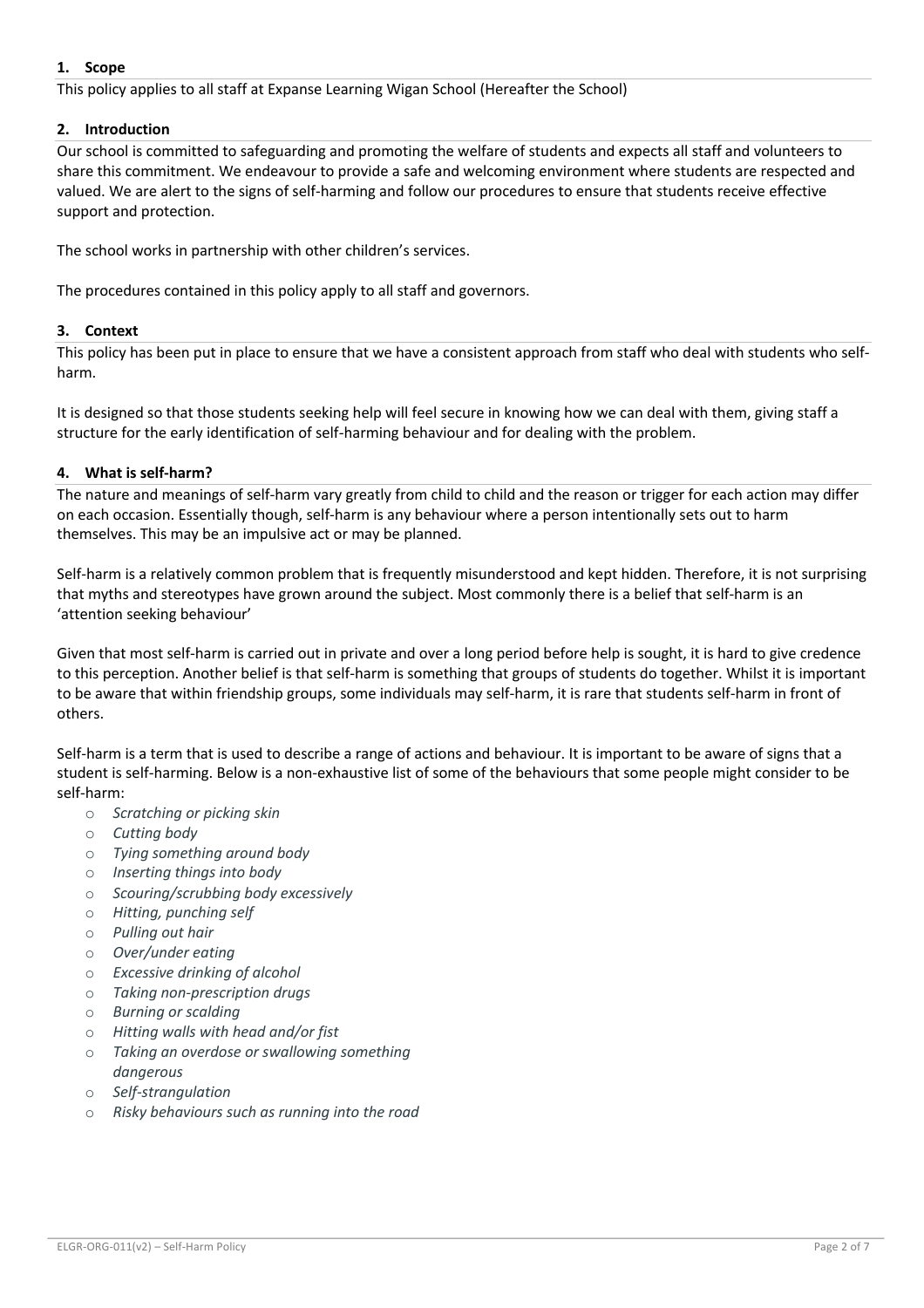# **5. Recent trends related to self-harming**

- o **(i)** NHS Digital (2021): 'Mental Health of Children and Young People in England 2021'. Available at: https://digital.nhs.uk/data-and-information/publications/statistical/mental-health-of-children-and-young-peoplein-england/2021-follow-up-to-the-2017-survey
- o **(ii)** NHS Digital / The Independent (January 2020) 'Number of children admitted to A&E with mental health problems jumps 330 per cent over past decade'. Available at: https://www.independent.co.uk/news/health/children-mentalhealth-hospital-suicide-nhs-ae-a9255626.html
- o **(iii)** YoungMinds (summer 2020) Coronavirus: Impact on young people with mental health needs (survey two). Available at: https://www.youngminds.org.uk/media/355gyqcd/coronavirus-report-summer-2020-final.pdf
- o **(iv)** NCB and UCL research (November 2020), 'One in six report severe mental health difficulties by age 17'. Available at: https://www.ncb.org.uk/about-us/media-centre/news-opinion/one-six-report-severe-mental-health-difficultiesage-17

# **6. Why do people self-harm?**

During adolescence, students may encounter particularly painful emotional events for the first time. They often do not know where to go for help and have not developed sufficient problem-solving skills to overcome these difficulties on their own. As a result, they experience feelings of helplessness and hopelessness, which can lead them to self-harm or attempt suicide.

The three most common reasons why young people self-harm are:

- Tension relief a number of young people are unable to deal with their unpleasant feelings and find self-harm as a way of relieving stress and tension.
- o **Self-punishment** young people who self-harm often have low self-esteem and feel that they are worthless or bad people who should be punished.
- o **To express distress** for some young people self-harm is a way of showing others how bad they are feeling. They may use this as a way of reaching out to get help

Other explanations from students about why they self-harm include:

- o That physical pain is easier to control than emotional pain
- $\circ$  It is a way of coping with past and current events
- o Rarely, it can be a way of becoming a part of a group
- $\circ$  Some students may only self-harm once or twice in response to a particular difficulty, however, it can also become a regular activity that is hard to stop and may indicate more serious and longstanding emotional distress.

It may be helpful to understand that when a student inflicts pain upon himself or herself the body responds by producing endorphins, a natural pain reliever that gives temporary relief or a feeling of peace. The addictive nature of this feeling can make self-harm difficult to stop.

Students who self-harm still feel pain, but some say the physical pain is easier to stand than the emotional/mental pain that led to the self-harm initially.

The following is an illustration of the cyclical nature of self-harm and demonstrates how such behaviour may become addictive.

## **7. How can staff identify signs of self-harming?**

All staff are expected to be vigilant, and report concerns immediately, if they notice the following signs:

- o Changes in clothing to cover parts of the body, e.g., wearing long sleeved tops
- $\circ$  Reluctance to participate in previously enjoyed physical activities, particularly those that involve wearing shorts or swimsuits, for example
- o Changes in eating and/or sleeping habits
- o Changes in consumption of drugs/alcohol
- o Changes in levels of activity or mood
- o Increasing isolation from friends/family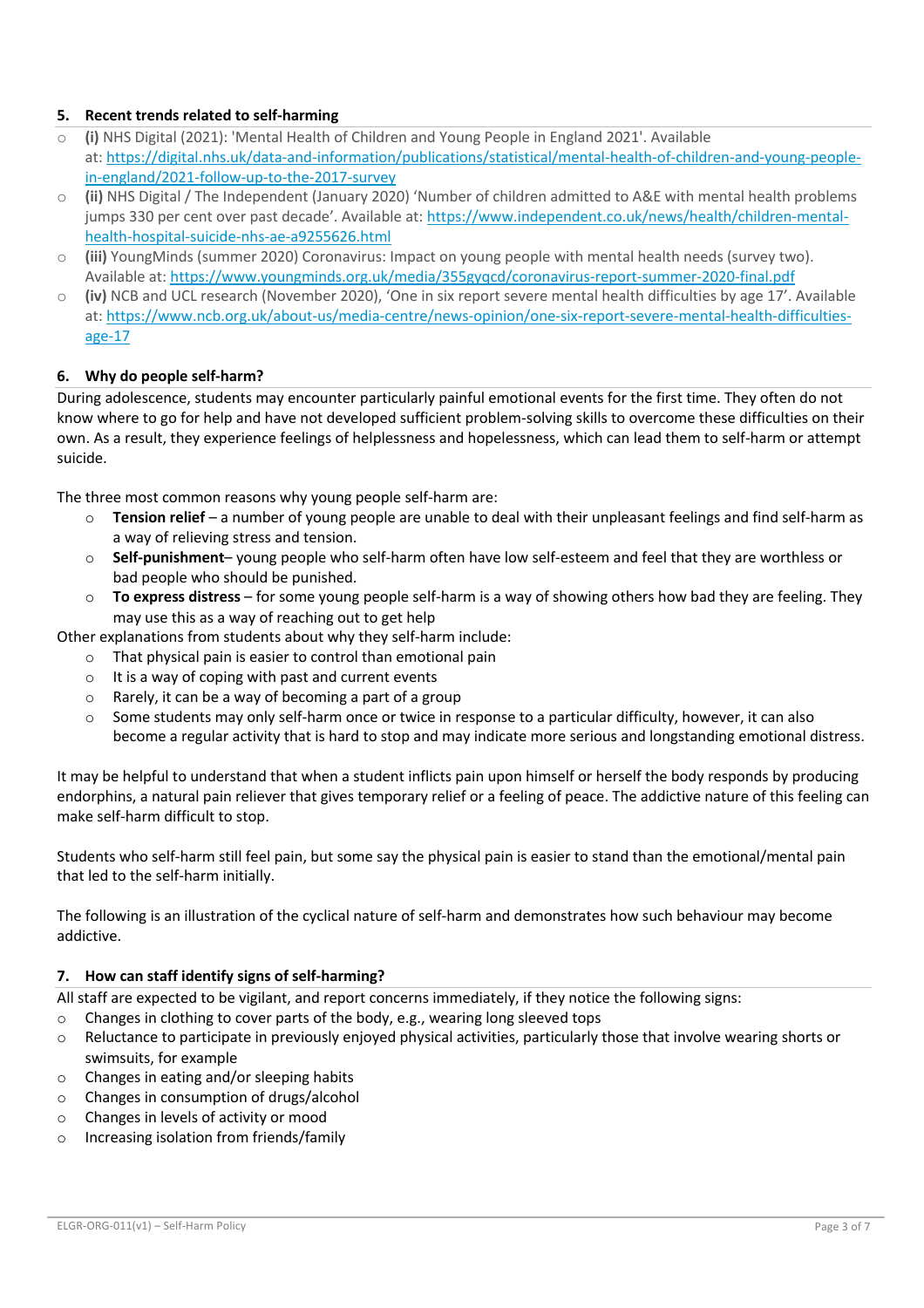

Self-harm occurs more frequently in students with learning disabilities. In those with severe learning disabilities, self-harm can form part of the student's profile of behaviour (for example, a student with autism biting his/her arms repeatedly). Any change in the frequency, severity or site of self-harm in these students is a cause for concern. Self-harm may be the only way a student with communication difficulties can display her/his emotional distress.

Self-harm in younger students is unusual but not unknown, so it is really important to be aware that behaviours such as hair pulling, small surface cuts, head banging, and self-grazing/scratching may be signs of selfharm.

# **8. Factors which may contribute to self-harming**

Staff should be aware that the factors that students identify as contributing or triggering self-harm include:

- o Being bullied
- o Experiencing poor mental health
- o Having a parent who has poor mental health
- o Stress and worry about schoolwork and exams
- o Feeling under pressure from family, school or peers to achieve or conform
- o Feeling isolated
- o Difficulties in peer relationships, including the breakup of a relationship
- o Not getting on with parents/carers or other family members
- o Family relationship difficulties, including parents/carers separating or divorcing
- o Bereavement
- o Past experience of abuse (physical, sexual or emotional)
- o Current experience of abuse (physical, sexual or emotional)
- o Experience of domestic abuse
- o The self-harm or suicide of someone close to them
- o Confusion about sexuality
- Low self esteem
- o Feeling unhappy with yourself
- o Feeling isolated, rejected or bullied due to race, culture or religion
- o Being in trouble in school or with the police
- o Difficult times of the year (e.g., anniversaries)
- o Use of alcohol or drugs
- o Feelings of rejection socially, or within their family
- o Termination of pregnancy
- o Self-harm behaviour in social group
- o Self-harm portrayed in the media

## **9. Suicidal thoughts and self-harm**

Self-harm by cutting is not usually associated with suicidal thoughts but as described previously, it can be thoughts or behaviours used as an expression of distress or to relieve distress.

Suicidal ideation (a term often used by mental health practitioners) is where a young person expresses a genuine desire to die. Thoughts of hopelessness such as "I wish I was dead" are common. It is therefore important to explore the meaning behind the words the young person says. This can be because a student has a serious depression with low self-esteem, low mood, inability to see that his/her situation could improve, nothing to live for and no chance of ever being happy. Suicidal ideation is rare. If staff encounter a student who demonstrates these thoughts, they should raise it immediately with the Designated Safeguarding Lead.

Frequent suicidal ideation with or without self-harm is a cause for referral for specialist assessment to consider a diagnosis of depression or other conditions, risk and treatment options.

## **10. School procedures when a student self-harms**

Any member of the school staff who knows a student who may be thinking of self-harming must report this to the Designated Safeguarding Lead (DSL) using DATABRIDGEMIS.

# *What to do if a child discloses thoughts of self-harm and/or superficial injury*

Keep calm and give reassurance to the student.

 $\circ$  Focus on the student, not the behaviour or reasons for it and remember the student may be reluctant to talk about self-harm.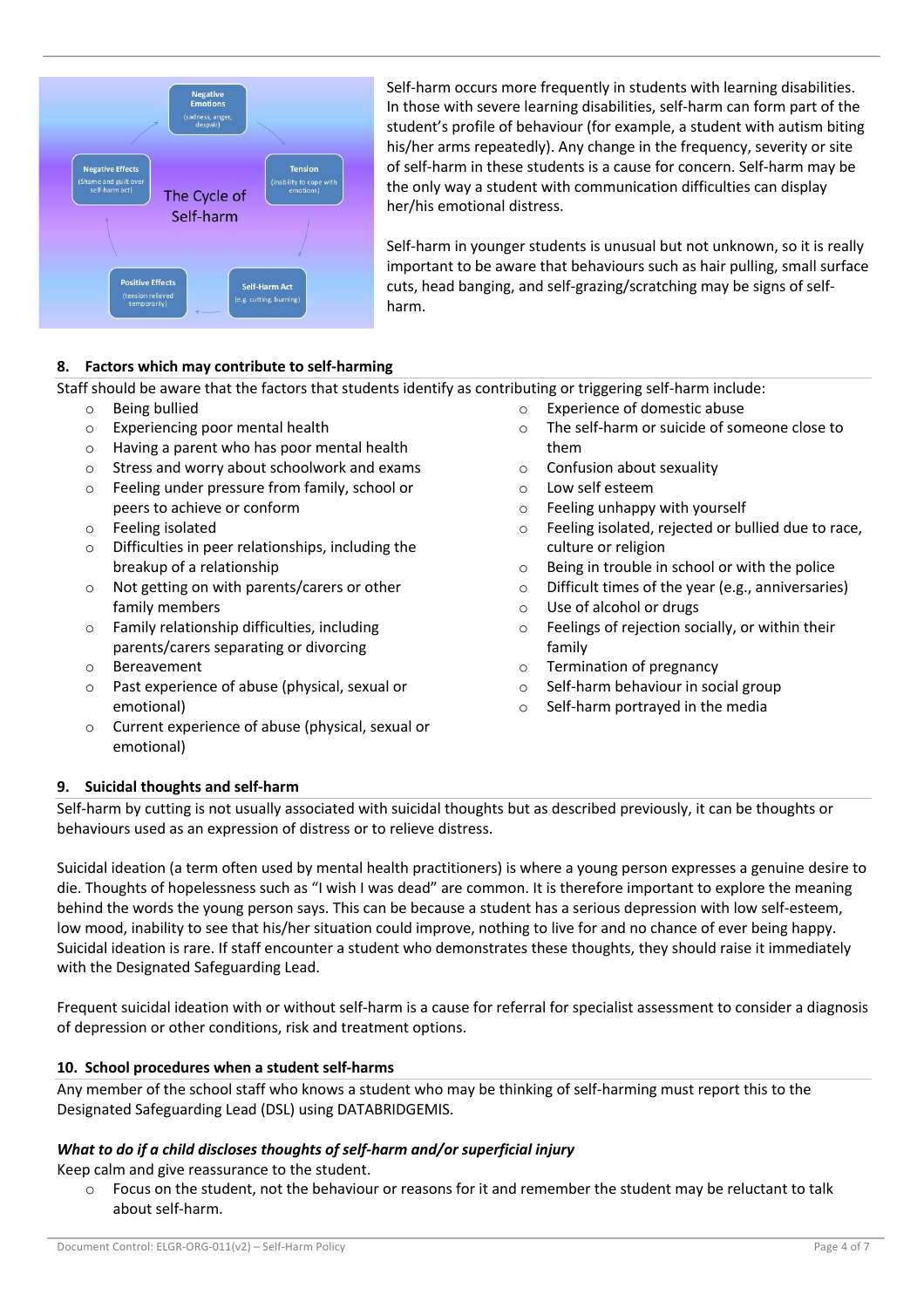- $\circ$  It is important not to make promises of confidentiality even though the student may put pressure on you to do so.
- o Report the disclosure immediately to the Designated Safeguarding Lead using DATABRIDGEMIS or a paper copy of the school welfare concern form if the member of staff does not have access to DATABRIDGEMIS.
- $\circ$  The DSL will request for a member of staff to inform the student's parents/carers of the situation and be actively involved in the handling of the situation unless there is some over- riding reason not to. The decision not to involve parents/carers should be taken in consultation with the DSL or available DSO.
- $\circ$  The Designated Safeguarding Lead will then liaise with the Head Teacher. The DSL will take the lead in completing the entry on DatabridgeMIS and liaise with the relevant professionals.
- o Some instances of self-harm are Child Protection issues. In this case the procedures laid down in the school's Child Protection and Safeguarding policy must be followed by the Designated Safeguarding Lead. There must be no promise of confidentiality made to the student and they must be told that the DSL will be informed.
- $\circ$  If there are no child-protection concerns and it is not deemed a referral to CAMHS is required, then the following procedures may be considered:
	- A care Plan
	- An Early Help Assessment could be completed
	- Referral to:
		- § *Listening Support*
		- § *Parenting Classes*
		- § *Youth Workers*
		- § *Mentoring*
		- Social Care
		- § *Off the record*

It may be necessary to hold a multi-agency meeting with those involved to discuss the way forward. If this is the case, then the procedures laid down in the Child Protection and Safeguarding Policy should be followed.

The DSL will report all of the actions taken using DATABRIDGEMIS.

- o Details of parent/carer contact
- o Details of any underlying causes
- o Level of support and details of strategies put in place
- o Update the Student Individual Risk Assessment where appropriate
- o Copies of all documentation should be uploaded to DATABRIDGEMIS
- o Details of any further support put in place for the child e.g., external agencies etc

A student engages in serious self-harm with/without suicidal ideation, requiring medical treatment. e.g., injury or overdose (however small).

Required action is the same as above but also includes:

- $\circ$  If a member of staff finds that a student is in possession of dangerous equipment, then the DSL should be contacted and a Call Out (over walkie-talkie) should be used by the member of staff.
- If physical harm has been done the student should be taken to a first aider for medical assessment and care. If appropriate, emergency services may be called by the DSL.
- $\circ$  If the student is in hospital a CAMHS Referral may be activated by the hospital and the DSL will be informed.

## **11. Confidentiality**

Confidentiality is a key concern for students; however, Expanse Learning Safeguarding and Child Protection Policy states students need to know that it is not possible to offer unconditional confidentiality. If you consider that a student is at risk of seriously harming him/herself or others, then confidentiality cannot be kept. It is important not to make promises of confidentiality that you cannot keep, even though the student may put pressure on you to do so. If this is explained at the outset of any meeting the student can make an informed decision as to how much information s/he wishes to divulge.

## **12. How to help a student who self-harms.**

Continued support for a student who self-harms will normally be undertaken by a member of the pastoral team or an external specialist. It may be that a student identifies an alternative member of staff who they wish to support them.

The two main skills to employ when exploring these issues are effective listening skills and honest talking, for example:

o Let the student know you care and that s/he is not alone.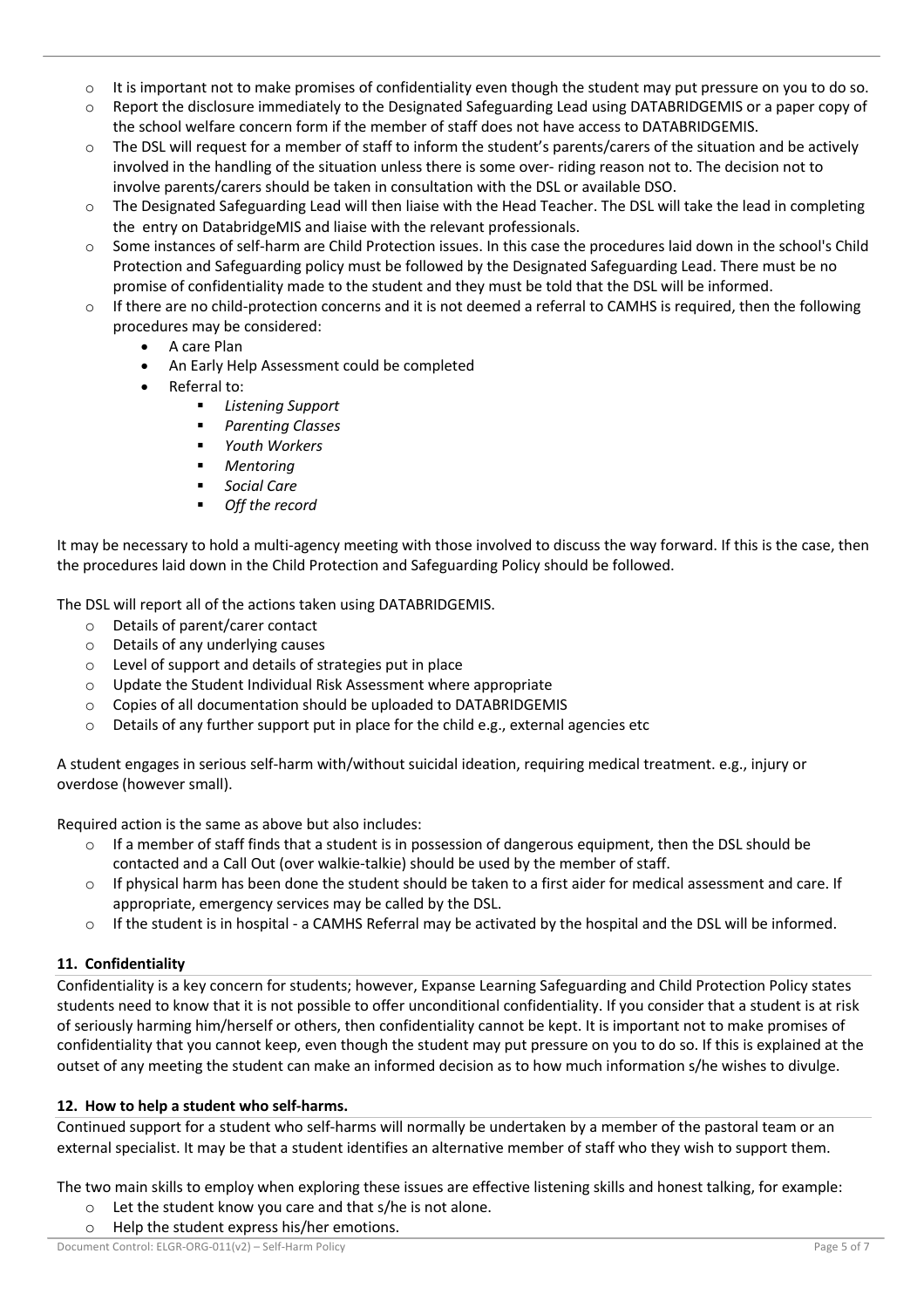- $\circ$  Be an active listener; use your eves as well as your ears to truly pay attention to what
- $\circ$  Someone is saying or not saying. Watch the student's facial expression and the posture that accompanies the words s/he is speaking. These will all give clues as to how someone is truly feeling.
- $\circ$  Empathise with the student imagine walking in his/her shoes.
- o Be positive about what the student is saying without being dismissive.
- o Know when to listen and when to talk.
- $\circ$  Do not try to solve the problem or say the "right" thing.
- o Don't give advice too quickly or evaluate how the students are feeling and defining their experiences for them.
- $\circ$  Be aware of what you can and cannot do to help and be prepared to discuss this with the student sensitively. Do not make promises you cannot keep.
- $\circ$  Use open questions rather than closed ones to help the student explore his/her concerns.
- $\circ$  Encourage and support the student to talk to others, such as parents/carers or other professionals.
- o Encourage and support the student in seeking appropriate help.
- $\circ$  Do make sure you have an opportunity to "debrief" if necessary, following a disclosure.
- o Do not attempt to keep information to yourself, but share it with an appropriate colleague

#### **13. Tips for developing an action plan together**

It is important that students feel that their concerns are being taken seriously and that they have an element of control over the process. A jointly negotiated action plan is a useful way of providing this. Action plans need to have achievable targets and agreements about whom to involve and other possible next steps. Students may benefit from being encouraged to establish more positive daily routines (eating, sleeping etc) or may need to establish a greater social network, for example, by taking on a new activity.

#### **14. Distraction activities**

Replacing the cutting or other forms of self-harm with safer activities can be a positive way of coping with the tension. What works depends on the reasons behind the self-harm. Activities that involve the emotions intensely can be helpful. Examples:

- o Contacting a friend, family member or helpline.
- o Going for a walk/run or other forms of physical exercise.
- o Getting out of the house and going to a public place e.g., a cinema.
- o Reading a book.
- o Keeping a diary.
- o Looking after an animal.
- o Watching TV.
- o Listening to music or singing along.
- o Going shopping.
- o Cooking/eating your favourite meal.

#### **15. Coping with distress using self-soothing**

- o Using stress management techniques such as relaxation or massage.
- o Having a bubble bath.
- o Stroking a cat or other animal.
- $\circ$  Going to the park and looking at the things around you (birds, flowers, trees).
- o Listening to the sounds as you walk.
- o Listening to soothing music.

Sometimes it can be helpful to find other ways of discharging emotion which are less damaging than self-harm:

- o Clenching ice cubes in the hand until they melt.
- o Writing, drawing and talking about feelings.
- o Writing a letter expressing feelings, which need not be sent.
- o Going into a field and "screaming".
- o Hitting a pillow /soft object.
- o Listening to loud music
- o Physical exercise

An important part of prevention of self-harm is having a supportive environment which is focused on building self-esteem